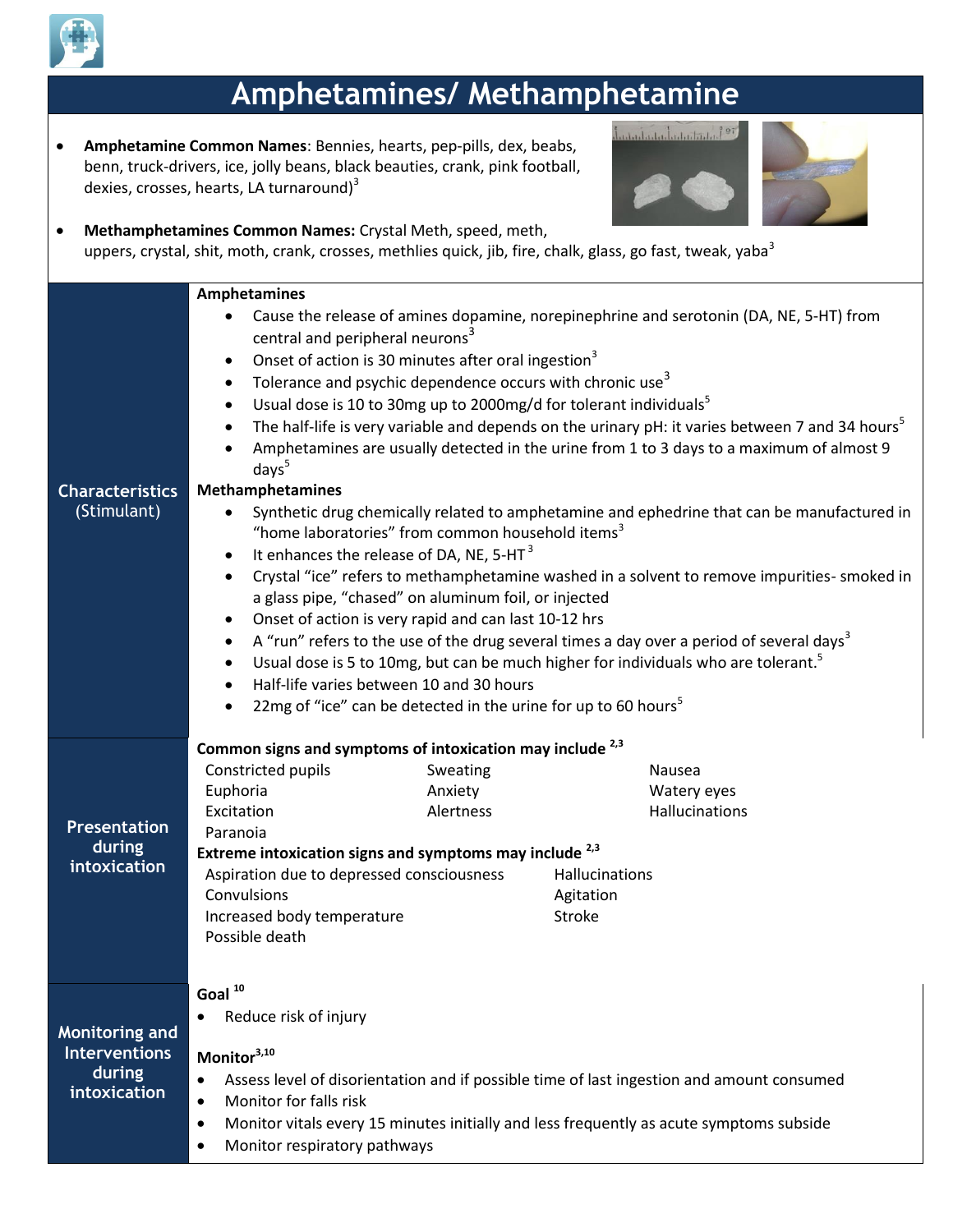

| <b>Monitoring and</b><br><b>Interventions</b><br>during<br>intoxication<br>(con't) | Monitor risk for seizures<br>Supportive Interventions <sup>3,10</sup><br>Provide reassurance and supportive care<br>$\bullet$<br>Provide privacy if possible to preserve dignity and ensure safety<br>$\bullet$<br>Institute seizure precaution strategies<br>$\bullet$<br>Antipsychotics and minor tranquilizers may be used. Antipsychotics should be administered with<br>caution due to their propensity to lower seizure threshold.<br>Repeated seizures may be treated with intravenous diazepam                                                                                                                                                                                                                                                                                                                         |                                                                                                                                                                                                                                                                                                      |                                                                                                                                                                                                                             |                                      |  |
|------------------------------------------------------------------------------------|--------------------------------------------------------------------------------------------------------------------------------------------------------------------------------------------------------------------------------------------------------------------------------------------------------------------------------------------------------------------------------------------------------------------------------------------------------------------------------------------------------------------------------------------------------------------------------------------------------------------------------------------------------------------------------------------------------------------------------------------------------------------------------------------------------------------------------|------------------------------------------------------------------------------------------------------------------------------------------------------------------------------------------------------------------------------------------------------------------------------------------------------|-----------------------------------------------------------------------------------------------------------------------------------------------------------------------------------------------------------------------------|--------------------------------------|--|
|                                                                                    | Withdrawal Symptoms <sup>3,4</sup>                                                                                                                                                                                                                                                                                                                                                                                                                                                                                                                                                                                                                                                                                                                                                                                             |                                                                                                                                                                                                                                                                                                      |                                                                                                                                                                                                                             |                                      |  |
| Withdrawal<br>presentation<br>(Withdrawal<br>effects peak in<br>$2-3$ days)        | Psychosis                                                                                                                                                                                                                                                                                                                                                                                                                                                                                                                                                                                                                                                                                                                                                                                                                      | Preoccupation with one's<br>own thoughts                                                                                                                                                                                                                                                             | Distorted sleep                                                                                                                                                                                                             | Difficulty<br>concentrating          |  |
|                                                                                    | Paranoia                                                                                                                                                                                                                                                                                                                                                                                                                                                                                                                                                                                                                                                                                                                                                                                                                       | Auditory/visual<br>hallucinations                                                                                                                                                                                                                                                                    | Anxiety                                                                                                                                                                                                                     | Depression                           |  |
|                                                                                    | Picking at skin                                                                                                                                                                                                                                                                                                                                                                                                                                                                                                                                                                                                                                                                                                                                                                                                                | Agitation                                                                                                                                                                                                                                                                                            | Chronic fatigue                                                                                                                                                                                                             | Suicidal/Homicidal<br>Ideation       |  |
|                                                                                    | <b>Nausea</b>                                                                                                                                                                                                                                                                                                                                                                                                                                                                                                                                                                                                                                                                                                                                                                                                                  | Diarrhea                                                                                                                                                                                                                                                                                             | Anorexia                                                                                                                                                                                                                    | Hunger                               |  |
|                                                                                    | <b>Myalgias</b>                                                                                                                                                                                                                                                                                                                                                                                                                                                                                                                                                                                                                                                                                                                                                                                                                | Diaphoresis                                                                                                                                                                                                                                                                                          | Convulsions                                                                                                                                                                                                                 | Headache                             |  |
| <b>Monitoring and</b><br><b>interventions</b><br>during<br>withdrawal              | $Goal^{10}$<br>Reduce drug cravings and manage depression<br>Monitor <sup>3,10</sup><br>Mental status (including suicide risk and agitation)<br>$\bullet$<br>Physical status (including hydration, electrolytes, seizures and possible serotonin syndrome)<br>Interventions <sup>3,10</sup><br>Provide a calm and quiet environment<br>٠<br>Allow client to eat and sleep as much as desired<br>$\bullet$<br>Use calming techniques/reassurance/supportive measures<br>٠<br>Suicide precautions may need to be instituted<br>$\bullet$<br>Supportive care of excessive sympathomimetic stimulation may be required<br>$\bullet$<br>Antipsychotics have been used for psychotic symptoms<br>$\bullet$<br>Antidepressants have been used for depressive symptoms<br>Dimenhydrinate and Loperamide have been used for GI distress |                                                                                                                                                                                                                                                                                                      |                                                                                                                                                                                                                             |                                      |  |
| <b>Potential</b><br>Complications <sup>3</sup>                                     | Psychosis can sometimes become chronic<br>Strokes may occur<br>Retinal damage may occur due to intense vasospasm<br>Vasculopathy with or without parenchymal infarction<br>Hypertensive encephalopathy<br>Hemorrhage<br>Chronic intoxication may result in a psychotic state with delusions, hallucinations, and<br>delirium                                                                                                                                                                                                                                                                                                                                                                                                                                                                                                   |                                                                                                                                                                                                                                                                                                      |                                                                                                                                                                                                                             |                                      |  |
| <b>Drug</b><br>interactions                                                        | effects<br>$\bullet$<br>$\bullet$                                                                                                                                                                                                                                                                                                                                                                                                                                                                                                                                                                                                                                                                                                                                                                                              | With Antidepressants (SNRIs and SSRIs) <sup>6,7</sup><br>May enhance general antidepressant<br>May enhance the stimulant effects of<br>tricyclic antidepressants.<br>Risk of Serotonin syndrome<br>Most antidepressants inhibit CYP2D6,<br>increasing amphetamine effects<br>(Fluoxetine especially) | With Varenicline <sup>8</sup><br>With Moclobemide <sup>6</sup><br><b>Hypertensive Crisis</b><br>Serotonin Syndrome<br>With Sodium oxybate <sup>8</sup><br>Seizures<br>With Procarbazine <sup>8</sup><br>Hypertensive crisis | Reduced effectiveness of varenicline |  |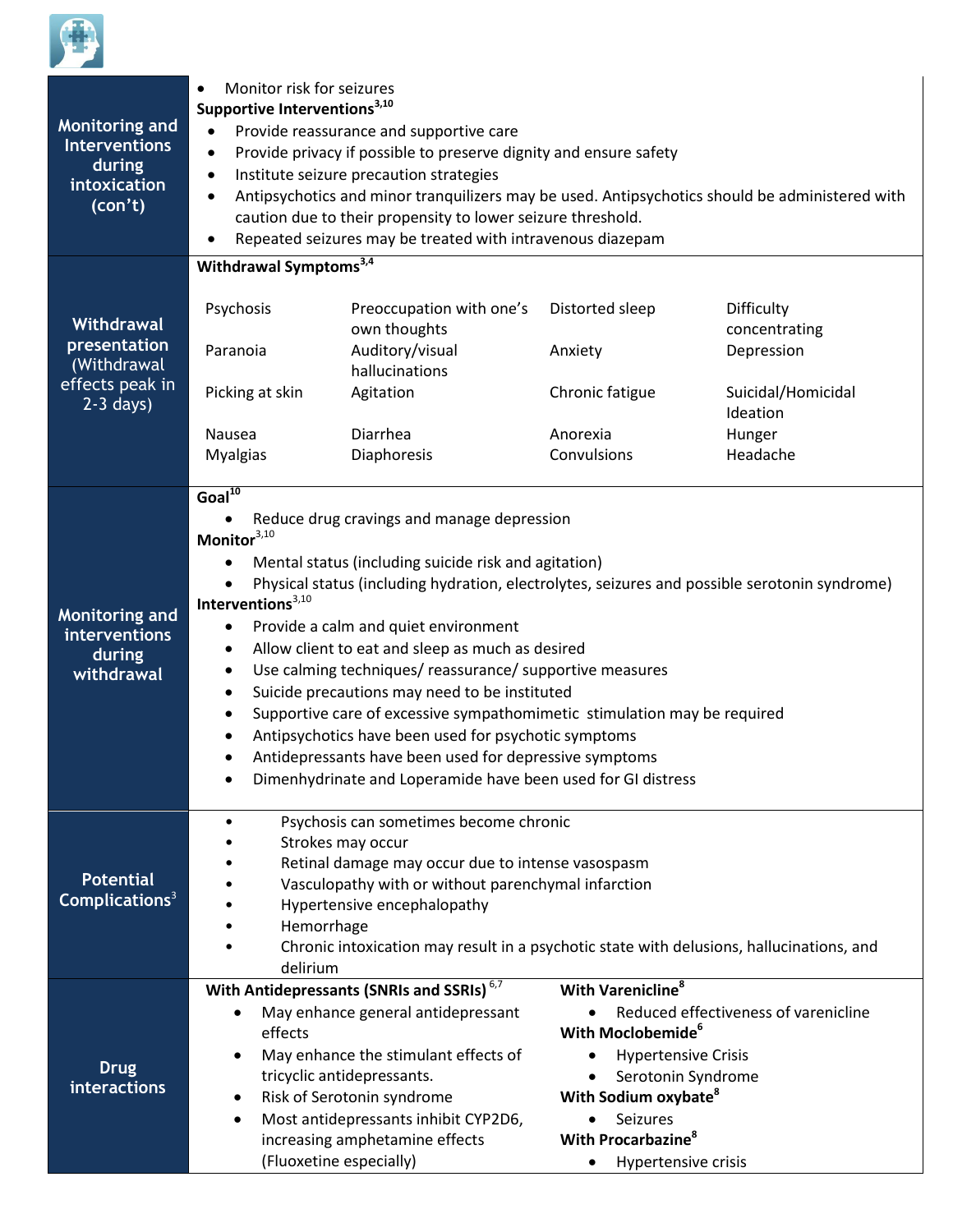

| <b>Drug</b><br><b>interactions</b><br>(Continued) | With Amitriptyline/TCAs <sup>6</sup><br>Serious risk of arrhythmias and acute<br>$\bullet$<br>elevation in blood pressure<br>May enhance the stimulatory effect of<br>$\bullet$<br>amphetamines <sup>8</sup><br>With MAOIs <sup>6</sup><br><b>Hypertensive Crisis</b><br>$\bullet$<br>Serotonin syndrome<br>With Antipsychotics <sup>3</sup><br>May decrease the effects of both agents<br><b>With Anticonvulsants<sup>8</sup></b><br>Lowers seizure threshold and may cause<br>With Lithium <sup>6</sup><br>Decrease in amphetamine effect<br>$\bullet$<br>seizures<br>With Ketamine <sup>8</sup><br>Increases hallucinatory behaviour | With Guanethidine <sup>8</sup><br>Reduced neuronal blockade<br>With Ritonavir <sup>9</sup><br>Ritonavir may inhibit CYP2D6-mediated<br>$\bullet$<br>methamphetamine metabolism,<br>increasing risk of toxicity<br>With Cannabis <sup>3</sup><br>Increased heart rate<br>Blood pressure increased with high<br>$\bullet$<br>doses of both drugs<br>Increased plasma level of cocaine<br>$\bullet$<br>euphoria<br>With Alcohol <sup>5</sup><br>May reduce subjective effects of<br>ethanol and may increase blood<br>pressure |  |
|---------------------------------------------------|-----------------------------------------------------------------------------------------------------------------------------------------------------------------------------------------------------------------------------------------------------------------------------------------------------------------------------------------------------------------------------------------------------------------------------------------------------------------------------------------------------------------------------------------------------------------------------------------------------------------------------------------|-----------------------------------------------------------------------------------------------------------------------------------------------------------------------------------------------------------------------------------------------------------------------------------------------------------------------------------------------------------------------------------------------------------------------------------------------------------------------------------------------------------------------------|--|
| <b>Psychiatric</b><br>effects                     | Stimulants can cause euphoria, exhilaration, alertness, improved task performance, and<br>$\bullet$<br>exacerbation of obsessive-compulsive symptoms <sup>3</sup><br>Amphetamines can cause nervousness, anxiety, insomnia, irritability, restlessness, panic,<br>$\bullet$<br>impulsive or aggressive behaviour <sup>3</sup><br>Methamphetamine may induce anxiety, agitation, confusion, insomnia, delirium,<br>٠<br>hallucinations, paranoia, and aggressive behaviour <sup>3</sup>                                                                                                                                                  |                                                                                                                                                                                                                                                                                                                                                                                                                                                                                                                             |  |